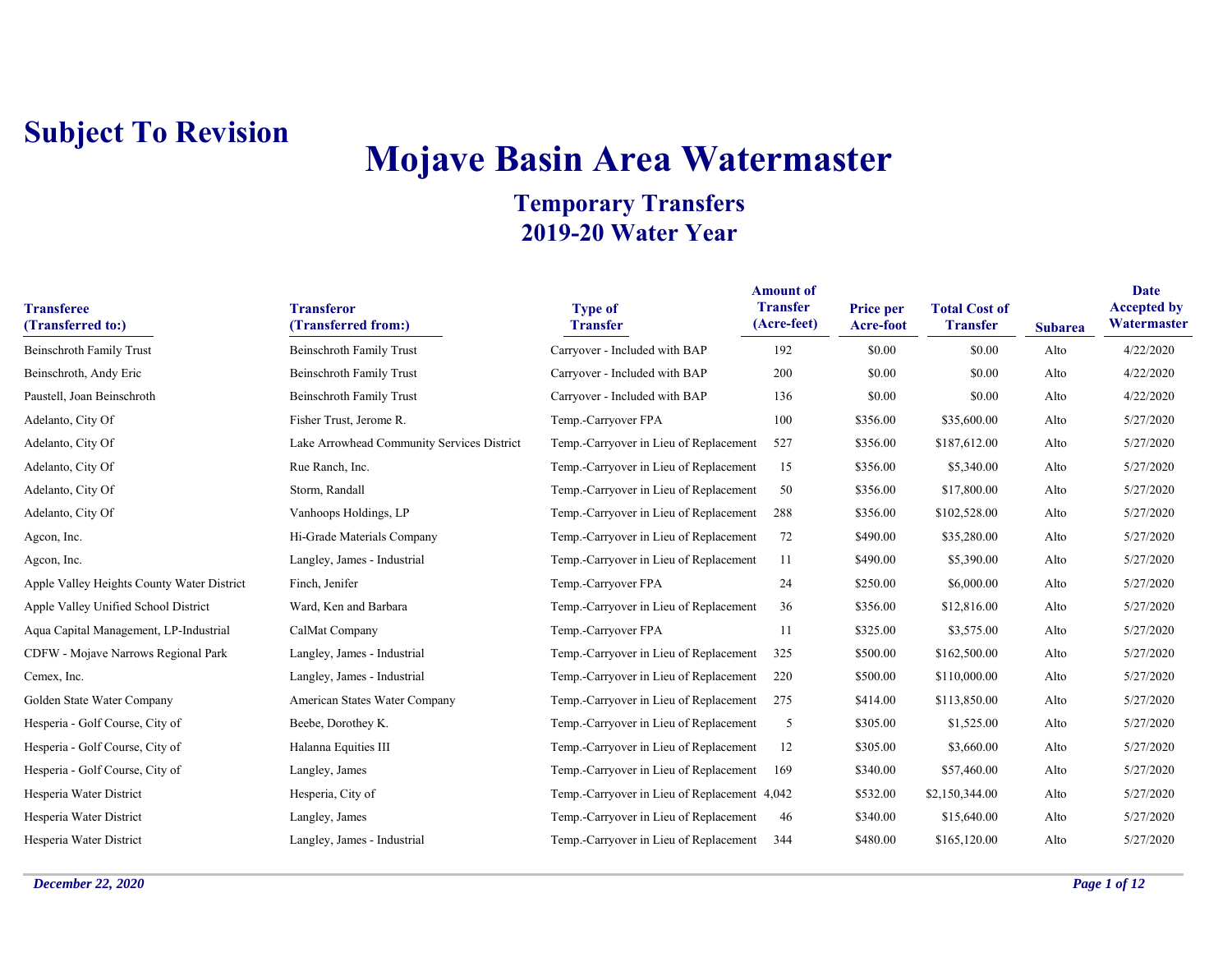# **Mojave Basin Area Watermaster**

| <b>Transferee</b><br>(Transferred to:)                                        | <b>Transferor</b><br>(Transferred from:)    | <b>Type of</b><br><b>Transfer</b>      | <b>Amount of</b><br><b>Transfer</b><br>(Acre-feet) | Price per<br><b>Acre-foot</b> | <b>Total Cost of</b><br><b>Transfer</b> | <b>Subarea</b> | <b>Date</b><br><b>Accepted by</b><br>Watermaster |
|-------------------------------------------------------------------------------|---------------------------------------------|----------------------------------------|----------------------------------------------------|-------------------------------|-----------------------------------------|----------------|--------------------------------------------------|
| Hesperia Water District                                                       | Summit Valley Ranch, LLC                    | Temp.-Carryover in Lieu of Replacement | 43                                                 | \$305.00                      | \$13,115.00                             | Alto           | 5/27/2020                                        |
| Jamboree Housing Corporation                                                  | Hamilton Family Trust                       | Temp.-Carryover FPA                    | 72                                                 | \$305.00                      | \$21,960.00                             | Alto           | 5/27/2020                                        |
| Johnson, Carlean                                                              | Lawson, Ernest and Barbara                  | Temp.-Carryover in Lieu of Replacement | 3                                                  | \$356.00                      | \$1,068.00                              | Alto           | 5/27/2020                                        |
| Langley, James                                                                | Box, Geary S. and Laura                     | Temp.-Carryover FPA                    | 13                                                 | \$290.00                      | \$3,770.00                              | Alto           | 5/27/2020                                        |
| Langley, James                                                                | CalPortland Company - Agriculture           | Temp.-Carryover FPA                    | 515                                                | \$285.00                      | \$146,775.00                            | Alto           | 5/27/2020                                        |
| Langley, James                                                                | Johnston, Harriet and Johnston, Lawrence W. | Temp.-Carryover FPA                    | 99                                                 | \$285.00                      | \$28,215.00                             | Alto           | 5/27/2020                                        |
| Langley, James                                                                | Scray, Michelle A. Trust                    | Temp.-Carryover FPA                    | 11                                                 | \$290.00                      | \$3,190.00                              | Alto           | 5/27/2020                                        |
| Langley, James                                                                | West, Howard and Suzy                       | Temp.-Carryover FPA                    | 58                                                 | \$295.00                      | \$17,110.00                             | Alto           | 5/27/2020                                        |
| Langley, James - Industrial                                                   | CalPortland Company - Oro Grande Plant      | Temp.-Carryover FPA                    | 1,088                                              | \$385.00                      | \$418,880.00                            | Alto           | 5/27/2020                                        |
| Mariana Ranchos County Water District                                         | <b>Beinschroth Family Trust</b>             | Temp.-Carryover in Lieu of Replacement | 60                                                 | \$356.00                      | \$21,360.00                             | Alto           | 5/27/2020                                        |
| Perry Revocable Living Trust, Thomas and Patricia Lawson, Ernest and Barbara  |                                             | Temp.-Carryover in Lieu of Replacement |                                                    | \$356.00                      | \$356.00                                | Alto           | 5/27/2020                                        |
| San Bernardino County - High Desert Detention Centenngley, James - Industrial |                                             | Temp.-Carryover in Lieu of Replacement | 188                                                | \$485.00                      | \$91,180.00                             | Alto           | 5/27/2020                                        |
| San Bernardino County Service Area 70J                                        | American States Water Company               | Temp.-Carryover in Lieu of Replacement | 325                                                | \$414.00                      | \$134,550.00                            | Alto           | 5/27/2020                                        |
| San Bernardino County Service Area 70J                                        | Langley, James                              | Temp.-Carryover in Lieu of Replacement | 18                                                 | \$335.00                      | \$6,030.00                              | Alto           | 5/27/2020                                        |
| San Bernardino County Service Area 70J                                        | Langley, James                              | Temp.-Carryover FPA                    | 412                                                | \$335.00                      | \$138,020.00                            | Alto           | 5/27/2020                                        |
| San Bernardino County Service Area 70J                                        | San Bernardino County Service Area 42       | Temp.-Carryover in Lieu of Replacement | 225                                                | \$450.00                      | \$101,250.00                            | Alto           | 5/27/2020                                        |
| San Bernardino County Service Area 70J                                        | San Bernardino County Service Area 64       | Temp.-Carryover in Lieu of Replacement | 139                                                | \$450.00                      | \$62,550.00                             | Alto           | 5/27/2020                                        |
| Sapp, Robert D. and Lee, Teresa J.                                            | Haas, Bryan C. and Hinkle, Mary H.          | Temp.-Carryover in Lieu of Replacement | 8                                                  | \$356.00                      | \$2,848.00                              | Alto           | 5/27/2020                                        |
| <b>Silver Lakes Association</b>                                               | Dolch, Robert and Judy                      | Temp.-Carryover FPA                    | 76                                                 | \$356.00                      | \$27,056.00                             | Alto           | 5/27/2020                                        |
| Silver Lakes Association                                                      | Fischer Revocable Living Trust              | Temp.-Carryover FPA                    | 28                                                 | \$356.00                      | \$9,968.00                              | Alto           | 5/27/2020                                        |
| Silver Lakes Association                                                      | Fisher Trust, Jerome R.                     | Temp.-Carryover FPA                    | 219                                                | \$356.00                      | \$77,964.00                             | Alto           | 5/27/2020                                        |
| <b>Silver Lakes Association</b>                                               | Kemper Campbell Ranch                       | Temp.-Carryover FPA                    | 314                                                | \$356.00                      | \$111,784.00                            | Alto           | 5/27/2020                                        |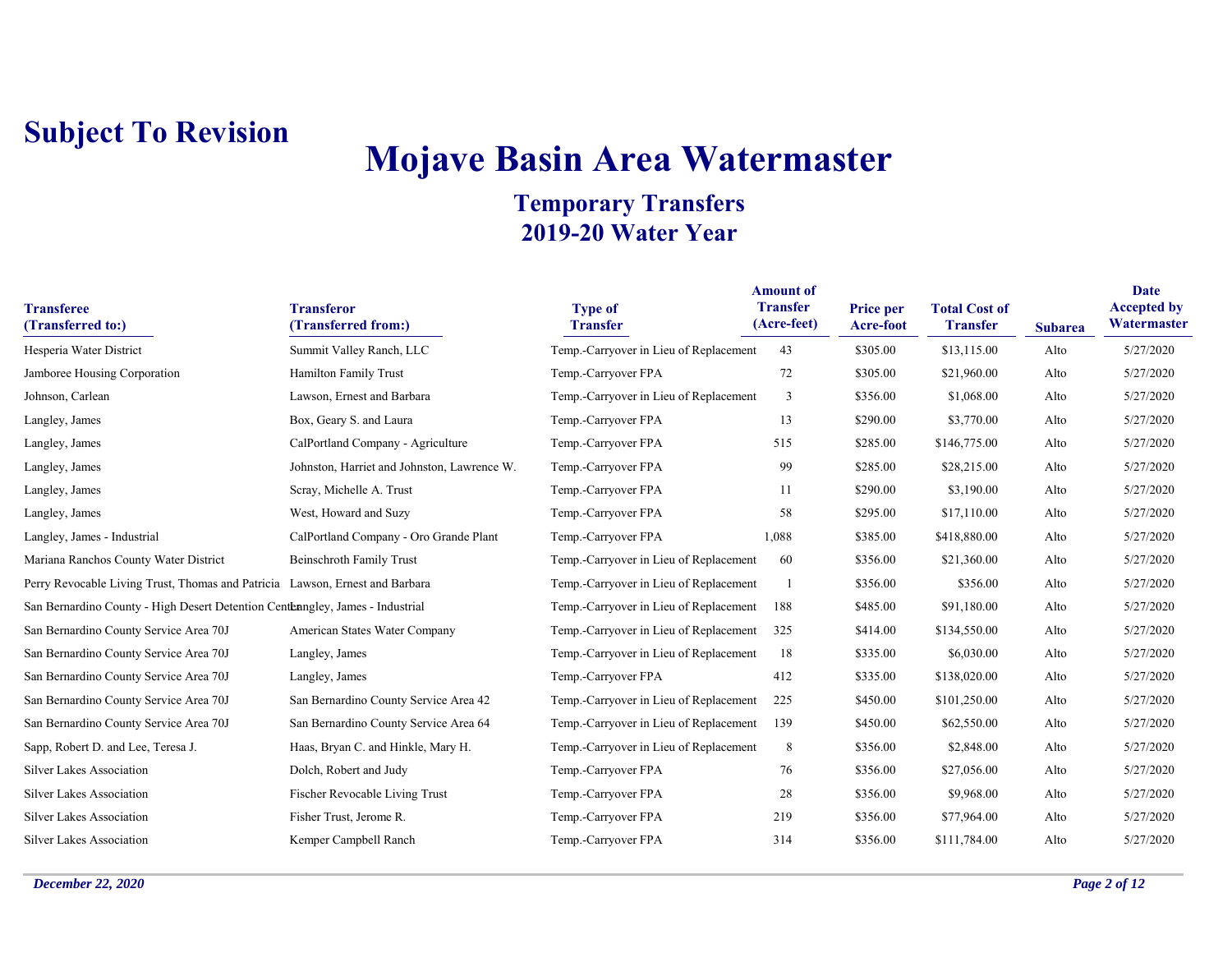# **Mojave Basin Area Watermaster**

| <b>Transferee</b><br>(Transferred to:)   | <b>Transferor</b><br>(Transferred from:)    | <b>Type of</b><br><b>Transfer</b>      | <b>Amount of</b><br><b>Transfer</b><br>(Acre-feet) | Price per<br>Acre-foot | <b>Total Cost of</b><br><b>Transfer</b> | <b>Subarea</b> | <b>Date</b><br><b>Accepted by</b><br>Watermaster |
|------------------------------------------|---------------------------------------------|----------------------------------------|----------------------------------------------------|------------------------|-----------------------------------------|----------------|--------------------------------------------------|
| <b>Silver Lakes Association</b>          | Luckey 2010 Revocable Trust                 | Temp.-Carryover FPA                    | 239                                                | \$356.00               | \$85,084.00                             | Alto           | 5/27/2020                                        |
| <b>Silver Lakes Association</b>          | Thompson Living Trust, James A. and Sula B. | Temp.-Carryover FPA                    | 75                                                 | \$356.00               | \$26,700.00                             | Alto           | 5/27/2020                                        |
| <b>Silver Lakes Association</b>          | Vogler, Albert H.                           | Temp.-Carryover FPA                    | 49                                                 | \$356.00               | \$17,444.00                             | Alto           | 5/27/2020                                        |
| Spring Valley Lake Association           | Brown, Jennifer                             | Temp.-Carryover FPA                    | 27                                                 | \$356.00               | \$9,612.00                              | Alto           | 5/27/2020                                        |
| Spring Valley Lake Association           | Low, Dean                                   | Temp.-Carryover FPA                    | 160                                                | \$356.00               | \$56,960.00                             | Alto           | 5/27/2020                                        |
| Thunderbird County Water District        | Beinschroth Family Trust                    | Temp.-Carryover in Lieu of Replacement | 51                                                 | \$356.00               | \$18,156.00                             | Alto           | 5/27/2020                                        |
| Victor Valley Community College District | Thompson Living Trust, James A. and Sula B. | Temp.-Carryover in Lieu of Replacement | 256                                                | \$356.00               | \$91,136.00                             | Alto           | 5/27/2020                                        |
| Victor Valley Memorial Park              | Langley, James                              | Temp.-Carryover in Lieu of Replacement | 55                                                 | \$345.00               | \$18,975.00                             | Alto           | 5/27/2020                                        |
| Victorville Water District, ID#1         | Ades, John and Devon                        | Temp.-Carryover in Lieu of Replacement | 25                                                 | \$356.00               | \$8,900.00                              | Alto           | 5/27/2020                                        |
| Victorville Water District, ID#1         | Aqua Capital Management, LP-Industrial      | Temp.-Carryover in Lieu of Replacement | 11                                                 | \$475.00               | \$5,225.00                              | Alto           | 5/27/2020                                        |
| Victorville Water District, ID#1         | Bass Trust, Newton T.                       | Temp.-Carryover in Lieu of Replacement | 409                                                | \$356.00               | \$145,604.00                            | Alto           | 5/27/2020                                        |
| Victorville Water District, ID#1         | Bastianon Revocable Trust                   | Temp.-Carryover in Lieu of Replacement | 61                                                 | \$356.00               | \$21,716.00                             | Alto           | 5/27/2020                                        |
| Victorville Water District, ID#1         | <b>Beinschroth Family Trust</b>             | Temp.-Carryover in Lieu of Replacement | 101                                                | \$356.00               | \$35,956.00                             | Alto           | 5/27/2020                                        |
| Victorville Water District, ID#1         | Beinschroth, Andy Eric                      | Temp.-Carryover in Lieu of Replacement | 200                                                | \$356.00               | \$71,200.00                             | Alto           | 5/27/2020                                        |
| Victorville Water District, ID#1         | Brown, Bobby G. and Valeria R.              | Temp.-Carryover in Lieu of Replacement | 33                                                 | \$356.00               | \$11,748.00                             | Alto           | 5/27/2020                                        |
| Victorville Water District, ID#1         | Bryant, Ian                                 | Temp.-Carryover in Lieu of Replacement | 24                                                 | \$356.00               | \$8,544.00                              | Alto           | 5/27/2020                                        |
| Victorville Water District, ID#1         | Bunnell, Dick                               | Temp.-Carryover in Lieu of Replacement | 18                                                 | \$356.00               | \$6,408.00                              | Alto           | 5/27/2020                                        |
| Victorville Water District, ID#1         | DLW Revocable Trust                         | Temp.-Carryover in Lieu of Replacement | 56                                                 | \$356.00               | \$19,936.00                             | Alto           | 5/27/2020                                        |
| Victorville Water District, ID#1         | Fisher Trust, Jerome R.                     | Temp.-Carryover in Lieu of Replacement | 188                                                | \$356.00               | \$66,928.00                             | Alto           | 5/27/2020                                        |
| Victorville Water District, ID#1         | Frazier, et al.                             | Temp.-Carryover in Lieu of Replacement | 40                                                 | \$356.00               | \$14,240.00                             | Alto           | 5/27/2020                                        |
| Victorville Water District, ID#1         | Helendale Community Services District       | Temp.-Carryover FPA                    | 1,029                                              | \$475.00               | \$488,775.00                            | Alto           | 5/27/2020                                        |
| Victorville Water District, ID#1         | Jess Ranch Water Company                    | Temp.-Carryover in Lieu of Replacement | 326                                                | \$475.00               | \$154,850.00                            | Alto           | 5/27/2020                                        |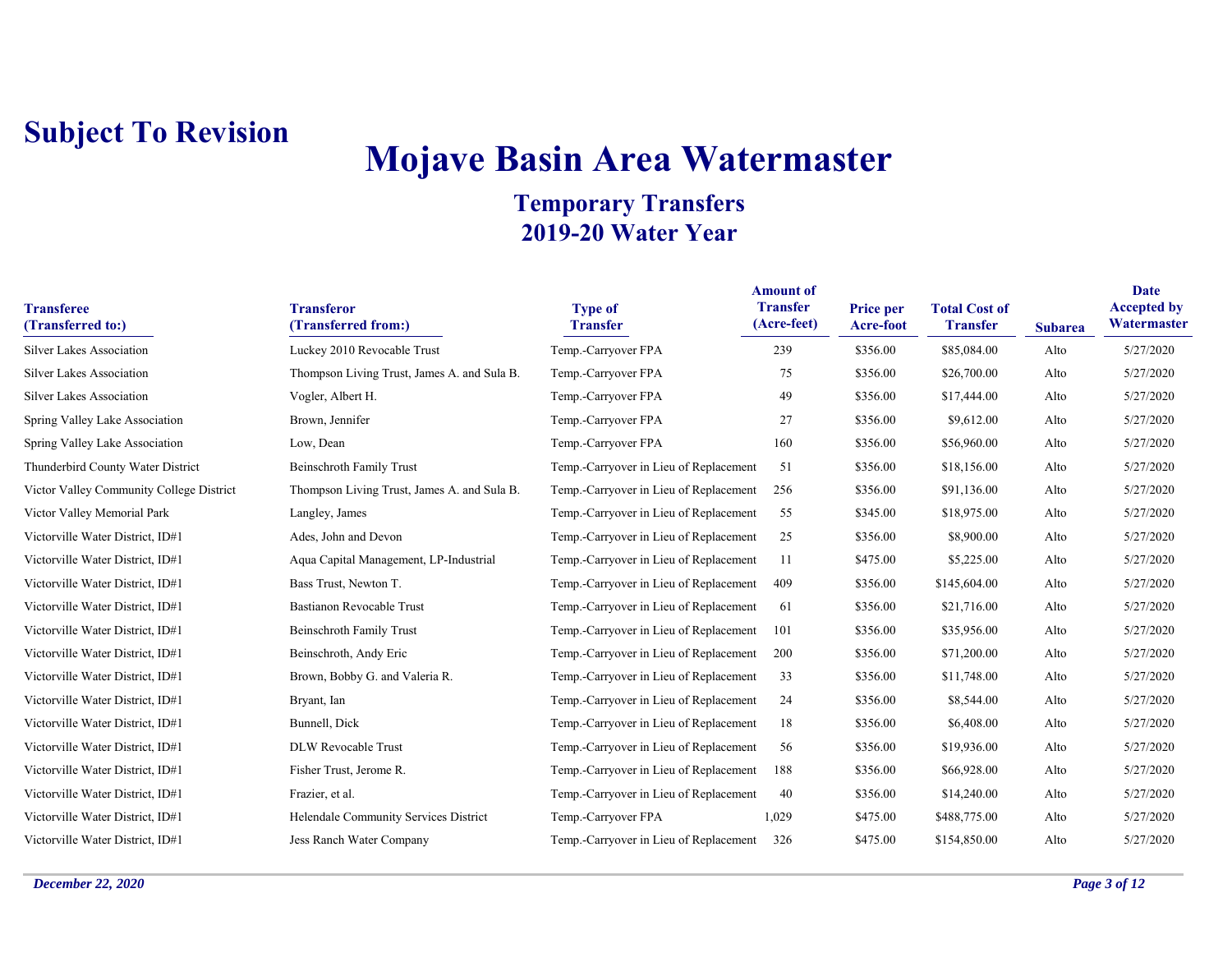# **Mojave Basin Area Watermaster**

|                                        | <b>Amount of</b>                            |                                              |                                |                               |                                         |                |                                   |  |
|----------------------------------------|---------------------------------------------|----------------------------------------------|--------------------------------|-------------------------------|-----------------------------------------|----------------|-----------------------------------|--|
| <b>Transferee</b><br>(Transferred to:) | <b>Transferor</b><br>(Transferred from:)    | <b>Type of</b><br><b>Transfer</b>            | <b>Transfer</b><br>(Acre-feet) | Price per<br><b>Acre-foot</b> | <b>Total Cost of</b><br><b>Transfer</b> | <b>Subarea</b> | <b>Accepted by</b><br>Watermaster |  |
| Victorville Water District, ID#1       | Lawson, Ernest and Barbara                  | Temp.-Carryover in Lieu of Replacement       | $\overline{7}$                 | \$356.00                      | \$2,492.00                              | Alto           | 5/27/2020                         |  |
| Victorville Water District, ID#1       | Nunn Family Trust                           | Temp.-Carryover in Lieu of Replacement       | 28                             | \$356.00                      | \$9,968.00                              | Alto           | 5/27/2020                         |  |
| Victorville Water District, ID#1       | Paustell, Joan Beinschroth                  | Temp.-Carryover in Lieu of Replacement       | 136                            | \$356.00                      | \$48,416.00                             | Alto           | 5/27/2020                         |  |
| Victorville Water District, ID#1       | Rim Properties, A General Partnership       | Temp.-Carryover in Lieu of Replacement       | 8                              | \$356.00                      | \$2,848.00                              | Alto           | 5/27/2020                         |  |
| Victorville Water District, ID#1       | Sudmeier, Glenn W.                          | Temp.-Carryover in Lieu of Replacement       | 15                             | \$356.00                      | \$5,340.00                              | Alto           | 5/27/2020                         |  |
| Victorville Water District, ID#1       | Thrasher, Gary                              | Temp.-Carryover in Lieu of Replacement       | 291                            | \$356.00                      | \$103,596.00                            | Alto           | 5/27/2020                         |  |
| Victorville Water District, ID#1       | Wagner Living Trust                         | Temp.-Carryover in Lieu of Replacement       | 980                            | \$356.00                      | \$348,880.00                            | Alto           | 5/27/2020                         |  |
| Victorville Water District, ID#1       | Wakula Family Trust                         | Temp.-Carryover in Lieu of Replacement       | 8                              | \$356.00                      | \$2,848.00                              | Alto           | 5/27/2020                         |  |
| Victorville Water District, ID#1       | West, Jimmie E.                             | Temp.-Carryover in Lieu of Replacement       | $\tau$                         | \$356.00                      | \$2,492.00                              | Alto           | 5/27/2020                         |  |
| Victorville Water District, ID#2       | Helendale Community Services District       | Temp.-Carryover in Lieu of Replacement       | 12                             | \$475.00                      | \$5,700.00                              | Alto           | 5/27/2020                         |  |
| Victorville Water District, ID#2       | Jess Ranch Water Company                    | Temp.-Carryover in Lieu of Replacement 3,028 |                                | \$475.00                      | \$1,438,300.00                          | Alto           | 5/27/2020                         |  |
| Wood, Michael and Denise               | Dora Land, Inc.                             | Temp.-Carryover in Lieu of Replacement       | 12                             | \$356.00                      | \$4,272.00                              | Alto           | 5/27/2020                         |  |
| Hesperia Water District                | Holway Jeffrey R and Patricia Gage          | Temp.-Carryover FPA                          | $\overline{7}$                 | \$360.00                      | \$2,520.00                              | Alto           | 9/23/2020                         |  |
| Hesperia Water District                | Holway, Jeffrey R                           | Temp.-Carryover FPA                          | 9                              | \$360.00                      | \$3,240.00                              | Alto           | 9/23/2020                         |  |
| Hesperia Water District                | Hunt, Connie                                | Temp.-Carryover FPA                          | 53                             | \$360.00                      | \$19,080.00                             | Alto           | 9/23/2020                         |  |
| Hesperia Water District                | Johnson, Ronald                             | Temp.-Carryover FPA                          | 25                             | \$360.00                      | \$9,000.00                              | Alto           | 9/23/2020                         |  |
| Hesperia Water District                | LHC Alligator, LLC                          | Temp.-FPA                                    | 374                            | \$363.00                      | \$135,762.00                            | Alto           | 9/23/2020                         |  |
| Hesperia Water District                | McKinney, Paula                             | Temp.-Carryover FPA                          | 27                             | \$360.00                      | \$9,720.00                              | Alto           | 9/23/2020                         |  |
| Hesperia Water District                | Polich, Donna                               | Temp.-Carryover FPA                          | 52                             | \$360.00                      | \$18,720.00                             | Alto           | 9/23/2020                         |  |
| Johnson, Carlean                       | Johnston, Harriet and Johnston, Lawrence W. | Temp.-FPA                                    | 8                              | \$300.00                      | \$2,400.00                              | Alto           | 9/23/2020                         |  |
| Victorville Water District, ID#1       | Federal Bureau of Prisons, Victorville      | Temp.-FPA                                    | 378                            | \$531.90                      | \$201,058.20                            | Alto           | 9/23/2020                         |  |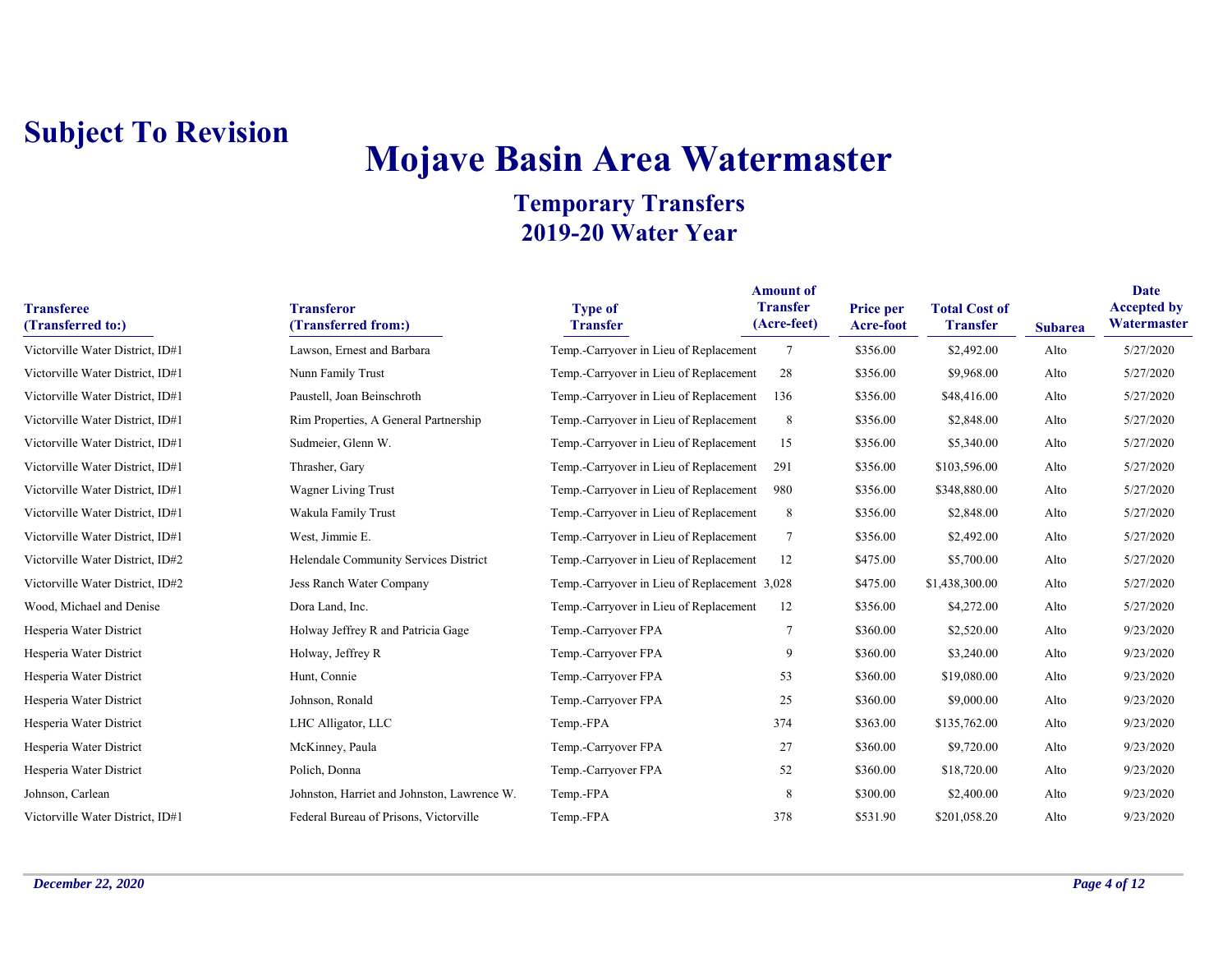

## **Mojave Basin Area Watermaster**

| <b>Transferee</b><br>(Transferred to:) | <b>Transferor</b><br>(Transferred from:) | <b>Type of</b><br><b>Transfer</b> | Amount of<br><b>Transfer</b><br>(Acre-feet) | <b>Price per</b><br>Acre-foot | <b>Total Cost of</b><br><b>Transfer</b> | <b>Subarea</b> | Date<br><b>Accepted by</b><br>Watermaster |
|----------------------------------------|------------------------------------------|-----------------------------------|---------------------------------------------|-------------------------------|-----------------------------------------|----------------|-------------------------------------------|
|                                        |                                          | Alto Subtotal (87)                | 19,913                                      |                               | \$8,391,788.20                          |                |                                           |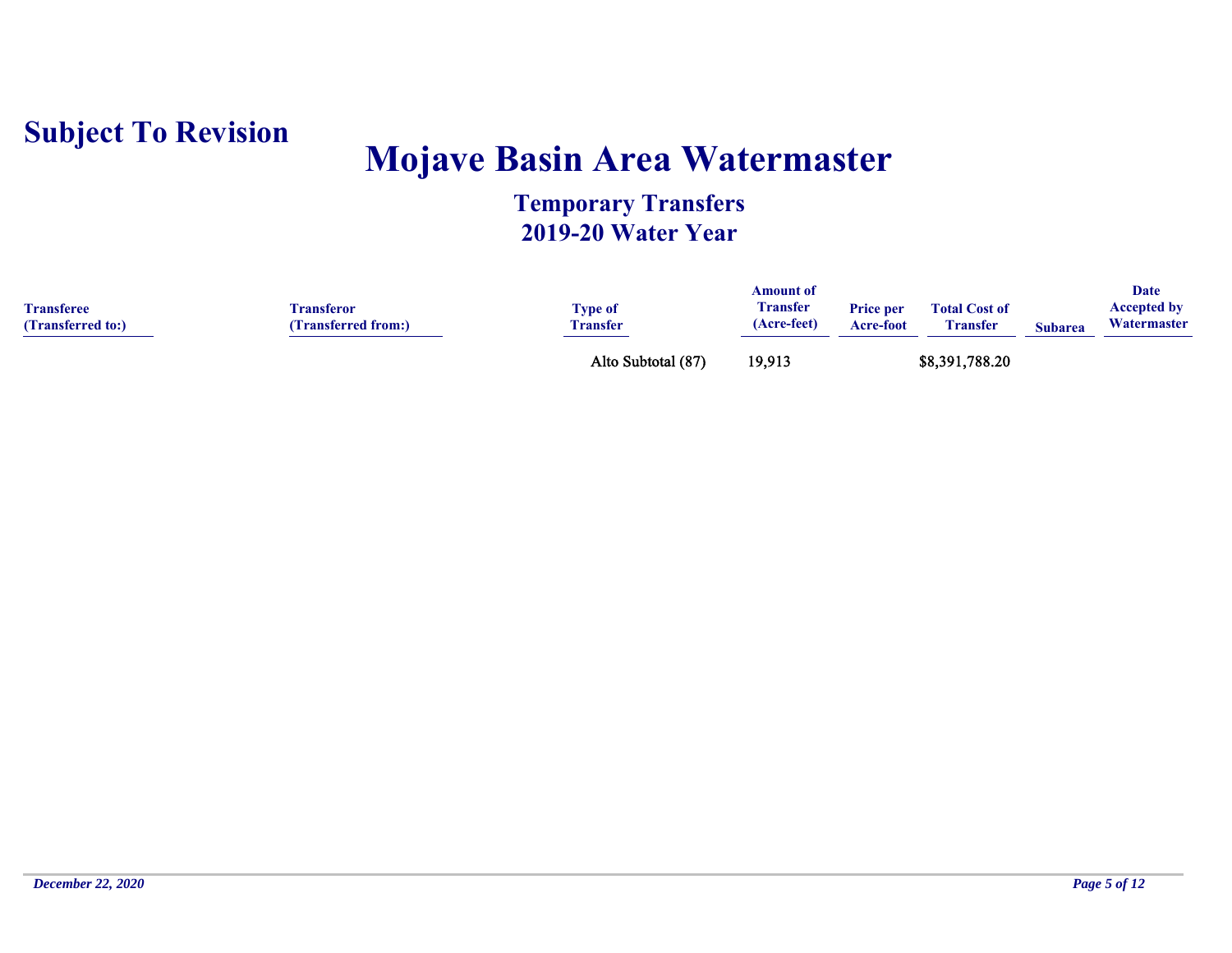# **Mojave Basin Area Watermaster**

| <b>Transferee</b><br>(Transferred to:)          | <b>Transferor</b><br>(Transferred from:)       | <b>Type of</b><br><b>Transfer</b>      | <b>Amount of</b><br><b>Transfer</b><br>(Acre-feet) | Price per<br>Acre-foot | <b>Total Cost of</b><br><b>Transfer</b> | <b>Subarea</b> | Date<br><b>Accepted by</b><br>Watermaster |
|-------------------------------------------------|------------------------------------------------|----------------------------------------|----------------------------------------------------|------------------------|-----------------------------------------|----------------|-------------------------------------------|
| Mojave Water Agency                             | GenOn California South, LP                     | Carryover - Included with BAP          | 1,983                                              |                        |                                         | Baja           | 9/25/2019                                 |
| Im, Nicholas Nak-Kyun                           | Johnson, James R. and Ellen                    | Carryover - Included with BAP          | 65                                                 |                        |                                         | Baja           | 12/12/2019                                |
| Van Dam Family Trust, Glen and Jennifer         | Borgogno Revocable Living Trust                | Carryover - Included with BAP          | 646                                                |                        |                                         | Baja           | 12/12/2019                                |
| Music, Zajo                                     | Koroghlian, Ted and Najwa                      | Carryover - Included with BAP          |                                                    | \$0.00                 | \$0.00                                  | Baja           | 2/26/2020                                 |
| Newberry Springs Recreational Lakes Association | Calico Junction                                | Carryover - Included with BAP          | $\overline{7}$                                     |                        |                                         | Baja           | 2/26/2020                                 |
| Archibek, Eric                                  | Hawkins, James B.                              | Temp.-Carryover FPA                    | 299                                                | \$25.00                | \$7,475.00                              | Baja           | 5/27/2020                                 |
| Archibek, Eric                                  | Hawkins, James B.                              | Temp.-FPA                              | 257                                                | \$25.00                | \$6,425.00                              | Baja           | 5/27/2020                                 |
| Atchison, Topeka, Santa Fe Railway Company      | New Springs Limited Partnership                | Temp.-Carryover FPA                    | 54                                                 | \$30.00                | \$1,620.00                              | Baja           | 5/27/2020                                 |
| Daggett Community Services District             | Harter, Joe and Sue                            | Temp.-Carryover in Lieu of Replacement | 50                                                 | \$0.00                 | \$0.00                                  | Baja           | 5/27/2020                                 |
| Daggett Community Services District             | Hiett, Harry L.                                | Temp.-Carryover in Lieu of Replacement | 11                                                 | \$0.00                 | \$0.00                                  | Baja           | 5/27/2020                                 |
| Daggett Community Services District             | Van Dam Family Trust, Glen and Jennifer        | Temp.-Carryover in Lieu of Replacement | 51                                                 | \$0.00                 | \$0.00                                  | Baja           | 5/27/2020                                 |
| Foothill Estates MHP, LLC                       | New Springs Limited Partnership                | Temp.-Carryover in Lieu of Replacement | 14                                                 | \$30.00                | \$420.00                                | Baja           | 5/27/2020                                 |
| Horton's Children's Trust                       | Horton, John                                   | Temp.-Carryover FPA                    | 23                                                 | \$0.00                 | \$0.00                                  | Baja           | 5/27/2020                                 |
| Horton's Children's Trust                       | Horton, John                                   | Temp.-Carryover in Lieu of Replacement | 62                                                 | \$0.00                 | \$0.00                                  | Baja           | 5/27/2020                                 |
| Irvin, Bertrand W.                              | Jackson, James N. Jr Revocable Living Trust    | Temp.-Carryover FPA                    | 5                                                  | \$25.00                | \$125.00                                | Baja           | 5/27/2020                                 |
| Kasner Family Limited Partnership               | Kasner, Robert                                 | Temp.-Carryover in Lieu of Replacement | 767                                                | \$0.00                 | \$0.00                                  | Baja           | 5/27/2020                                 |
| Lake Wainani Owners Association                 | Arguelles Revocable Trust, Alfredo A. and Ana. | Carryover - Included with BAP          | 227                                                |                        |                                         | Baja           | 5/27/2020                                 |
| Langley, Michael R. and Sharon                  | Jackson, James N. Jr Revocable Living Trust    | Temp.-Carryover in Lieu of Replacement | $\overline{2}$                                     | \$30.00                | \$60.00                                 | Baja           | 5/27/2020                                 |
| Martin, Michael D. and Arlene D.                | New Springs Limited Partnership                | Temp.-Carryover FPA                    | 23                                                 | \$30.00                | \$690.00                                | Baja           | 5/27/2020                                 |
| Martin, Michael D. and Arlene D.                | New Springs Limited Partnership                | Temp.-Carryover in Lieu of Replacement | 19                                                 | \$30.00                | \$570.00                                | Baja           | 5/27/2020                                 |
| Newberry Community Services District            | Lake Jodie Property Owners Association         | Temp.-Carryover in Lieu of Replacement | 3                                                  | \$0.00                 | \$0.00                                  | Baja           | 5/27/2020                                 |
| Newberry Springs Recreational Lakes Association | Calico Lakes Homeowners Association            | Temp.-Carryover FPA                    | 85                                                 | \$28.00                | \$2,380.00                              | Baja           | 5/27/2020                                 |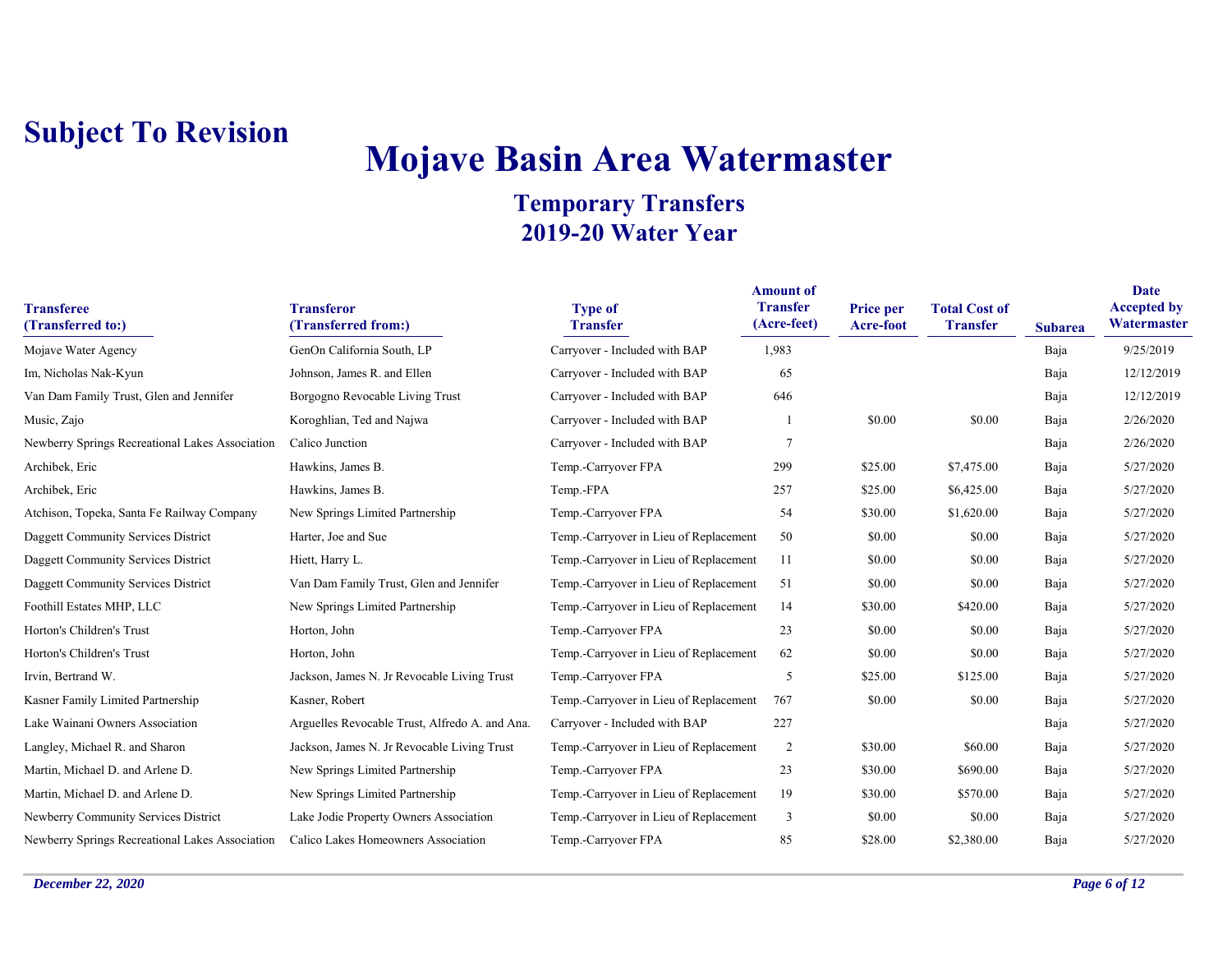# **Mojave Basin Area Watermaster**

| <b>Transferee</b><br>(Transferred to:)                                          | <b>Transferor</b><br>(Transferred from:)                                      | <b>Type of</b><br><b>Transfer</b>      | <b>Amount of</b><br><b>Transfer</b><br>(Acre-feet) | Price per<br><b>Acre-foot</b> | <b>Total Cost of</b><br><b>Transfer</b> | <b>Subarea</b> | Date<br><b>Accepted by</b><br>Watermaster |
|---------------------------------------------------------------------------------|-------------------------------------------------------------------------------|----------------------------------------|----------------------------------------------------|-------------------------------|-----------------------------------------|----------------|-------------------------------------------|
| Newberry Springs Recreational Lakes Association                                 | Ho, Ting-Seng and Ah-Git                                                      | Temp.-Carryover FPA                    | 42                                                 | \$35.00                       | \$1,470.00                              | Baja           | 5/27/2020                                 |
| Newberry Springs Recreational Lakes Association                                 | Lin, Kuan Jung and Chung, Der-Bing                                            | Temp.-Carryover FPA                    | 158                                                | \$32.00                       | \$5,056.00                              | Baja           | 5/27/2020                                 |
| Newberry Springs Recreational Lakes Association New Springs Limited Partnership |                                                                               | Temp.-Carryover FPA                    | 252                                                | \$30.00                       | \$7,560.00                              | Baja           | 5/27/2020                                 |
| NSSLC, Inc.                                                                     | <b>Evert Family Trust</b>                                                     | Temp.-Carryover FPA                    | 35                                                 | \$35.00                       | \$1,225.00                              | Baja           | 5/27/2020                                 |
| NSSLC, Inc.                                                                     | Ho, Ting-Seng and Ah-Git                                                      | Temp.-Carryover FPA                    | 40                                                 | \$35.00                       | \$1,400.00                              | Baja           | 5/27/2020                                 |
| NSSLC, Inc.                                                                     | Mizrahie, et al.                                                              | Temp.-Carryover FPA                    | 51                                                 | \$35.00                       | \$1,785.00                              | Baja           | 5/27/2020                                 |
| Quiros, Fransisco J. and Herrmann, Ronald                                       | New Springs Limited Partnership                                               | Temp.-Carryover in Lieu of Replacement | $\overline{1}$                                     | \$30.00                       | \$30.00                                 | Baja           | 5/27/2020                                 |
| Quiros, Fransisco J. and Herrmann, Ronald                                       | New Springs Limited Partnership                                               | Temp.-Carryover FPA                    | 35                                                 | \$30.00                       | \$1,050.00                              | Baja           | 5/27/2020                                 |
| Rossi, James L. and Naomi I.                                                    | Gabrych, Eugene                                                               | Temp.-Carryover in Lieu of Replacement | 53                                                 | \$0.00                        | \$0.00                                  | Baja           | 5/27/2020                                 |
| Smith, Denise dba Amerequine Beauty, Inc.                                       | Jackson, James N. Jr Revocable Living Trust                                   | Temp.-Carryover in Lieu of Replacement | 12                                                 | \$30.00                       | \$360.00                                | Baja           | 5/27/2020                                 |
| Smith, Denise dba Amerequine Beauty, Inc.                                       | Liang, Yuan - I and Tzu - Mei Chen                                            | Temp.-Carryover in Lieu of Replacement | 70                                                 | \$30.00                       | \$2,100.00                              | Baja           | 5/27/2020                                 |
| St. Antony Coptic Orthodox Monastery                                            | New Springs Limited Partnership                                               | Temp.-Carryover FPA                    | 240                                                | \$30.00                       | \$7,200.00                              | Baja           | 5/27/2020                                 |
| Van Bastelaar, Alphonse                                                         | New Springs Limited Partnership                                               | Temp.-Carryover in Lieu of Replacement | 78                                                 | \$30.00                       | \$2,340.00                              | Baja           | 5/27/2020                                 |
| Van Leeuwen, John                                                               | New Springs Limited Partnership                                               | Temp.-Carryover FPA                    | 100                                                | \$30.00                       | \$3,000.00                              | Baja           | 5/27/2020                                 |
| Western Horizon Associates, Inc.                                                | Archibek, Eric                                                                | Temp.-Carryover in Lieu of Replacement | 79                                                 | \$25.00                       | \$1,975.00                              | Baja           | 5/27/2020                                 |
| Western Horizon Associates, Inc.                                                | Archibek, Eric                                                                | Temp.-Carryover FPA                    | 121                                                | \$25.00                       | \$3,025.00                              | Baja           | 5/27/2020                                 |
| Cheyenne Lake, Inc.                                                             | Newberry Springs Recreational Lakes Association Carryover - Included with BAP |                                        | 84                                                 | \$0.00                        | \$0.00                                  | Baja           | 7/22/2020                                 |
| Crystal Lakes Property Owners Association                                       | Newberry Springs Recreational Lakes Association Carryover - Included with BAP |                                        | 389                                                | \$0.00                        | \$0.00                                  | Baja           | 7/22/2020                                 |
| Kasner Family Limited Partnership                                               | Archibek, Eric                                                                | Temp.-FPA                              | 257                                                | \$25.00                       | \$6,425.00                              | Baja           | 7/22/2020                                 |
| Lake Jodie Property Owners Association                                          | Newberry Springs Recreational Lakes Association Carryover - Included with BAP |                                        | 203                                                | \$0.00                        | \$0.00                                  | Baja           | 7/22/2020                                 |
| Newberry Springs Recreational Lakes Association                                 | Garg, Om P.                                                                   | Temp.-Carryover FPA                    | 75                                                 | \$35.00                       | \$2,625.00                              | Baja           | 7/22/2020                                 |
| Newberry Springs Recreational Lakes Association Morris Trust, Julia V.          |                                                                               | Temp.-Carryover FPA                    | 107                                                | \$30.00                       | \$3,210.00                              | Baia           | 7/22/2020                                 |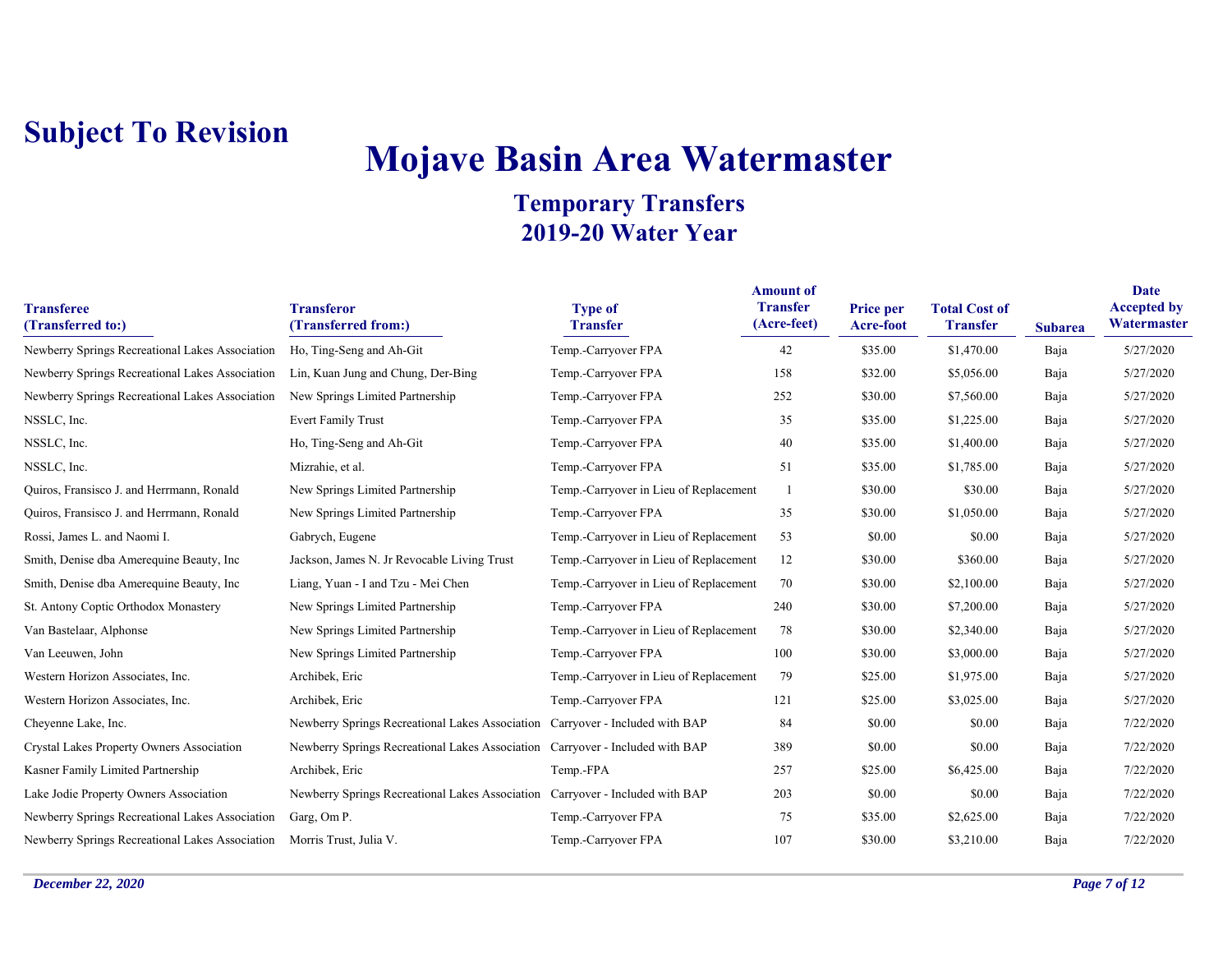# **Mojave Basin Area Watermaster**

#### **Temporary Transfers 2019-20 Water Year**

| <b>Transferee</b><br>(Transferred to:) | <b>Transferor</b><br>(Transferred from:)                                      | <b>Type of</b><br><b>Transfer</b> | <b>Amount of</b><br><b>Transfer</b><br>(Acre-feet) | <b>Price per</b><br>Acre-foot | <b>Total Cost of</b><br><b>Transfer</b> | <b>Subarea</b> | Date<br><b>Accepted by</b><br>Watermaster |
|----------------------------------------|-------------------------------------------------------------------------------|-----------------------------------|----------------------------------------------------|-------------------------------|-----------------------------------------|----------------|-------------------------------------------|
| O. F. D. L., Inc.                      | Newberry Springs Recreational Lakes Association Carryover - Included with BAP |                                   | 136                                                | \$0.00                        | \$0.00                                  | Baja           | 7/22/2020                                 |
| Sundown Lakes, Inc.                    | Newberry Springs Recreational Lakes Association Carryover - Included with BAP |                                   | 132                                                | \$0.00                        | \$0.00                                  | Baja           | 7/22/2020                                 |
| Wet Set, Inc.                          | Newberry Springs Recreational Lakes Association Carryover - Included with BAP |                                   | 56                                                 | \$0.00                        | \$0.00                                  | Baja           | 7/22/2020                                 |
| WLSR, Inc.                             | Newberry Springs Recreational Lakes Association Carryover - Included with BAP |                                   | 106                                                | \$0.00                        | \$0.00                                  | Baja           | 7/22/2020                                 |
| Archibek, Eric                         | Hilarides 1998 Revocable Family Trust                                         | Temp.-Carryover FPA               | 105                                                | \$30.00                       | \$3,150.00                              | Baja           | 9/23/2020                                 |
| Archibek, Eric                         | Pearce, Craig L.                                                              | Temp.-FPA                         | 45                                                 | \$30.00                       | \$1,350.00                              | Baja           | 9/23/2020                                 |
| Archibek, Eric                         | Pearce, Craig L.                                                              | Temp.-Carryover FPA               | 50                                                 | \$30.00                       | \$1,500.00                              | Baja           | 9/23/2020                                 |
| Clark, Gary and Beth A.                | Archibek, Eric                                                                | Temp.-FPA                         | 45                                                 | \$0.00                        | \$0.00                                  | Baja           | 9/23/2020                                 |
| Clark, Gary and Beth A.                | Archibek, Eric                                                                | Temp.-Carryover FPA               | 254                                                | \$0.00                        | \$0.00                                  | Baja           | 9/23/2020                                 |
| De Jong Family Trust                   | Bredelis, Ronald C. and Jean                                                  | Temp.-Carryover FPA               | 17                                                 | \$30.00                       | \$510.00                                | Baja           | 9/23/2020                                 |
| De Jong Family Trust                   | Gray, George F. and Betty E.                                                  | Temp.-Carryover FPA               | 33                                                 | \$30.00                       | \$990.00                                | Baja           | 9/23/2020                                 |
| De Jong Family Trust                   | Hass, Pauline L.                                                              | Temp.-Carryover FPA               | 12                                                 | \$30.00                       | \$360.00                                | Baja           | 9/23/2020                                 |
| De Jong Family Trust                   | Hyatt, James and Brenda                                                       | Temp.-Carryover FPA               | 57                                                 | \$30.00                       | \$1,710.00                              | Baja           | 9/23/2020                                 |
| De Jong Family Trust                   | Kim, Joon Ho and Mal Boon Revocable Trust                                     | Temp.-Carryover FPA               | 24                                                 | \$30.00                       | \$720.00                                | Baja           | 9/23/2020                                 |
| De Jong Family Trust                   | Precision Investments Services, LLC                                           | Temp.-Carryover FPA               | 35                                                 | \$30.00                       | \$1,050.00                              | Baja           | 9/23/2020                                 |
| GenOn California South, LP             | Mojave Water Agency                                                           | Temp.-FPA                         | 600                                                | \$25.00                       | \$15,000.00                             | Baja           | 9/23/2020                                 |

Baja Subtotal (60) 8,843 \$97,941.00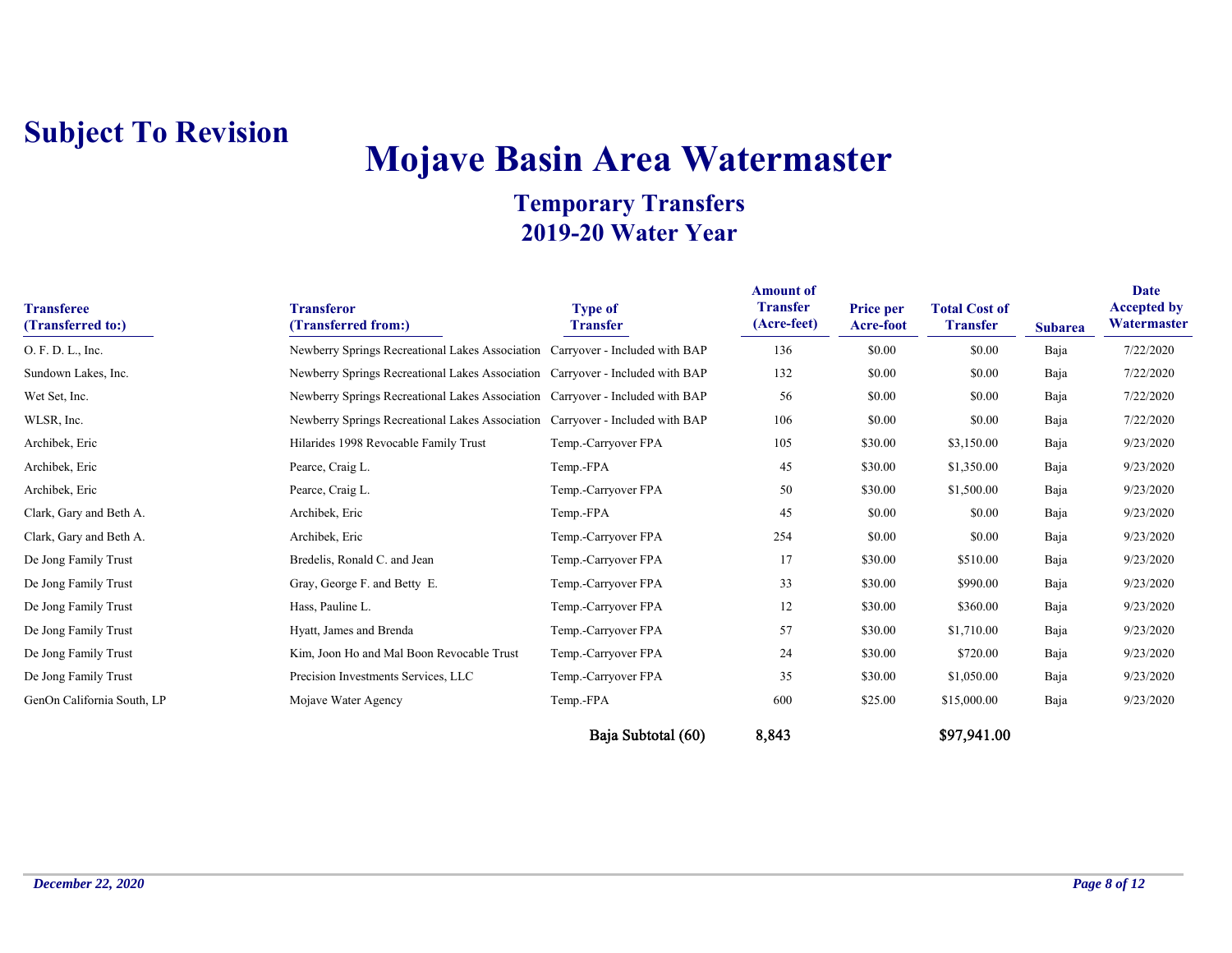# **Mojave Basin Area Watermaster**

| <b>Transferee</b><br>(Transferred to:)      | <b>Transferor</b><br>(Transferred from:)   | <b>Type of</b><br><b>Transfer</b> | <b>Amount of</b><br><b>Transfer</b><br>(Acre-feet) | <b>Price per</b><br><b>Acre-foot</b> | <b>Total Cost of</b><br><b>Transfer</b> | <b>Subarea</b> | Date<br><b>Accepted by</b><br>Watermaster |
|---------------------------------------------|--------------------------------------------|-----------------------------------|----------------------------------------------------|--------------------------------------|-----------------------------------------|----------------|-------------------------------------------|
| Adelanto, City Of                           | Aqua Capital Management, LP                | Temp.-Carryover in Lieu of Makeup | 244                                                | \$50.00                              | \$12,200.00                             | C/A            | 5/27/2020                                 |
| Ades, John and Devon                        | Aqua Capital Management, LP                | Temp.-Carryover in Lieu of Makeup |                                                    | \$50.00                              | \$50.00                                 | C/A            | 5/27/2020                                 |
| Agcon, Inc.                                 | Haskins, James J.                          | Temp.-FPA in Lieu of Makeup       | 18                                                 | \$40.00                              | \$720.00                                | C/A            | 5/27/2020                                 |
| Apple Valley Foothill County Water District | Apple Valley Heights County Water District | Temp.-Carryover in Lieu of Makeup | $\tau$                                             | \$35.00                              | \$245.00                                | C/A            | 5/27/2020                                 |
| Apple Valley Heights County Water District  | Apple Valley Heights County Water District | Temp.-Carryover in Lieu of Makeup | 8                                                  | \$0.00                               | \$0.00                                  | C/A            | 5/27/2020                                 |
| Apple Valley View Mutual Water Company      | Golden State Water Company                 | Temp.-Carryover in Lieu of Makeup | $\overline{2}$                                     | \$25.00                              | \$50.00                                 | C/A            | 5/27/2020                                 |
| Apple Valley, Town Of                       | Aqua Capital Management, LP                | Temp.-Carryover in Lieu of Makeup | 36                                                 | \$50.00                              | \$1,800.00                              | C/A            | 5/27/2020                                 |
| Bass Trust, Newton T.                       | Aqua Capital Management, LP                | Temp.-Carryover in Lieu of Makeup | -1                                                 | \$50.00                              | \$50.00                                 | C/A            | 5/27/2020                                 |
| <b>Beinschroth Family Trust</b>             | Aqua Capital Management, LP                | Temp.-Carryover in Lieu of Makeup |                                                    | \$50.00                              | \$50.00                                 | C/A            | 5/27/2020                                 |
| Box, Geary S. and Laura                     | Frates, D. Cole                            | Temp.-FPA in Lieu of Makeup       |                                                    | \$45.00                              | \$45.00                                 | C/A            | 5/27/2020                                 |
| Brown, Jennifer                             | Aqua Capital Management, LP                | Temp.-Carryover in Lieu of Makeup |                                                    | \$50.00                              | \$50.00                                 | C/A            | 5/27/2020                                 |
| CalMat Company                              | Aqua Capital Management, LP                | Temp.-Carryover in Lieu of Makeup | -1                                                 | \$50.00                              | \$50.00                                 | C/A            | 5/27/2020                                 |
| CalPortland Company - Oro Grande Plant      | Dorrance, David W. and Tamela L.           | Temp.-FPA in Lieu of Makeup       | 15                                                 | \$45.00                              | \$675.00                                | C/A            | 5/27/2020                                 |
| CalPortland Company - Oro Grande Plant      | Frates, D. Cole                            | Temp.-FPA in Lieu of Makeup       | 9                                                  | \$45.00                              | \$405.00                                | C/A            | 5/27/2020                                 |
| CalPortland Company - Oro Grande Plant      | Hanify, Michael D., dba - White Bear Ranch | Temp.-FPA in Lieu of Makeup       | 3                                                  | \$40.00                              | \$120.00                                | C/A            | 5/27/2020                                 |
| CalPortland Company - Oro Grande Plant      | Werner, Andrew J.                          | Temp.-FPA in Lieu of Makeup       | 14                                                 | \$45.00                              | \$630.00                                | C/A            | 5/27/2020                                 |
| CalPortland Company - Oro Grande Plant      | Western Development and Storage, LLC       | Temp.-FPA in Lieu of Makeup       | 5                                                  | \$45.00                              | \$225.00                                | C/A            | 5/27/2020                                 |
| CDFW - Mojave Narrows Regional Park         | Hanify, Michael D., dba - White Bear Ranch | Temp.-Carryover in Lieu of Makeup | 39                                                 | \$30.00                              | \$1,170.00                              | C/A            | 5/27/2020                                 |
| CDFW - Mojave Narrows Regional Park         | Hanify, Michael D., dba - White Bear Ranch | Temp.-FPA in Lieu of Makeup       | 57                                                 | \$30.00                              | \$1,710.00                              | C/A            | 5/27/2020                                 |
| Cemex, Inc.                                 | Kasner Family Limited Partnership          | Temp.-Carryover in Lieu of Makeup | 69                                                 | \$40.00                              | \$2,760.00                              | C/A            | 5/27/2020                                 |
| Golden State Water Company                  | Golden State Water Company                 | Temp.-Carryover in Lieu of Makeup | 43                                                 | \$30.00                              | \$1,290.00                              | C/A            | 5/27/2020                                 |
| Helendale Community Services District       | Helendale Community Services District      | Temp.-FPA in Lieu of Makeup       | 113                                                | \$0.00                               | \$0.00                                  | C/A            | 5/27/2020                                 |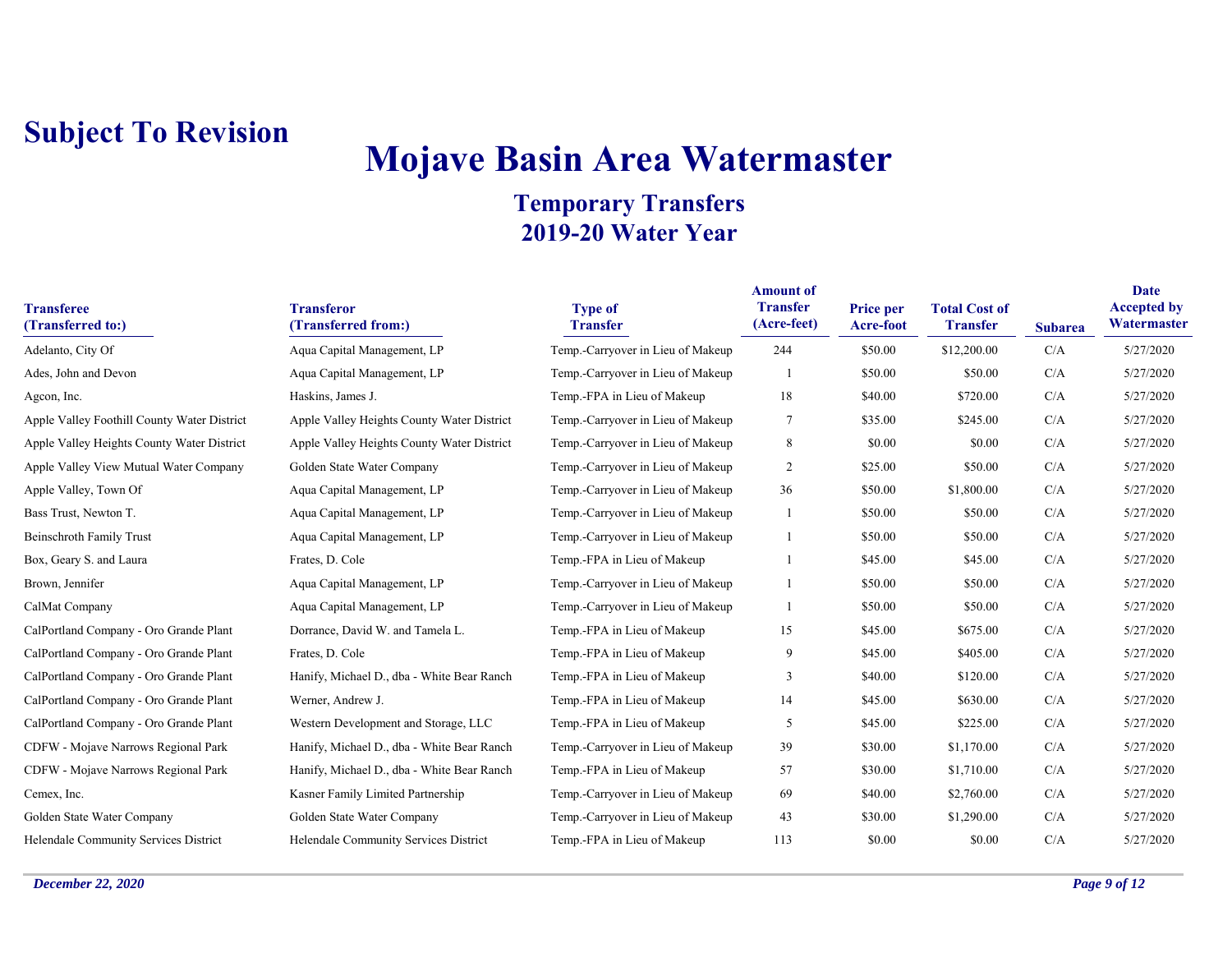# **Mojave Basin Area Watermaster**

| <b>Transferee</b><br>(Transferred to:)                                                      | <b>Transferor</b><br>(Transferred from:) | <b>Type of</b><br><b>Transfer</b> | <b>Amount of</b><br><b>Transfer</b><br>(Acre-feet) | Price per<br>Acre-foot | <b>Total Cost of</b><br><b>Transfer</b> | <b>Subarea</b> | Date<br><b>Accepted by</b><br>Watermaster |
|---------------------------------------------------------------------------------------------|------------------------------------------|-----------------------------------|----------------------------------------------------|------------------------|-----------------------------------------|----------------|-------------------------------------------|
| Hesperia - Golf Course, City of                                                             | Aqua Capital Management, LP              | Temp.-FPA in Lieu of Makeup       | 31                                                 | \$50.00                | \$1,550.00                              | C/A            | 5/27/2020                                 |
| Hesperia Water District                                                                     | Aqua Capital Management, LP              | Temp.-FPA in Lieu of Makeup       | 18                                                 | \$50.00                | \$900.00                                | C/A            | 5/27/2020                                 |
| Hesperia Water District                                                                     | Contratto, Ersula                        | Temp.-Carryover in Lieu of Makeup | 120                                                | \$30.00                | \$3,600.00                              | C/A            | 5/27/2020                                 |
| Hesperia Water District                                                                     | Jordan Family Trust                      | Temp.-Carryover in Lieu of Makeup | 364                                                | \$30.00                | \$10,920.00                             | C/A            | 5/27/2020                                 |
| Hesperia Water District                                                                     | Kim, Jin S. and Hyun H.                  | Temp.-Carryover in Lieu of Makeup | 152                                                | \$30.00                | \$4,560.00                              | C/A            | 5/27/2020                                 |
| Hesperia Water District                                                                     | Soppeland Revocable Trust                | Temp.-Carryover in Lieu of Makeup | 26                                                 | \$30.00                | \$780.00                                | C/A            | 5/27/2020                                 |
| Hi-Grade Materials Company                                                                  | Haskins, James J.                        | Temp.-FPA in Lieu of Makeup       | $\overline{2}$                                     | \$40.00                | \$80.00                                 | C/A            | 5/27/2020                                 |
| Jess Ranch Water Company                                                                    | Hill Family Trust and Hill's Ranch, Inc. | Temp.-Carryover in Lieu of Makeup | 114                                                | \$15.00                | \$1,710.00                              | C/A            | 5/27/2020                                 |
| Johnson, Carlean                                                                            | Aqua Capital Management, LP              | Temp.-Carryover in Lieu of Makeup | $\overline{c}$                                     | \$50.00                | \$100.00                                | C/A            | 5/27/2020                                 |
| Kemper Campbell Ranch                                                                       | Aqua Capital Management, LP              | Temp.-Carryover in Lieu of Makeup | 5                                                  | \$45.00                | \$225.00                                | C/A            | 5/27/2020                                 |
| Liberty Utilities (Apple Valley Ranchos Water) CorpHill Family Trust and Hill's Ranch, Inc. |                                          | Temp.-Carryover in Lieu of Makeup | 261                                                | \$15.00                | \$3,915.00                              | C/A            | 5/27/2020                                 |
| Liberty Utilities (Apple Valley Ranchos Water) Corp Soppeland Revocable Trust               |                                          | Temp.-Carryover in Lieu of Makeup | 341                                                | \$15.00                | \$5,115.00                              | C/A            | 5/27/2020                                 |
| Mariana Ranchos County Water District                                                       | <b>Brommer Family Trust</b>              | Temp.-Carryover in Lieu of Makeup | 13                                                 | \$65.00                | \$845.00                                | C/A            | 5/27/2020                                 |
| Navajo Mutual Water Company                                                                 | <b>Brommer Family Trust</b>              | Temp.-Carryover in Lieu of Makeup | $\overline{c}$                                     | \$65.00                | \$130.00                                | C/A            | 5/27/2020                                 |
| Phelan Piñon Hills Community Services District                                              | Aqua Capital Management, LP              | Temp.-Carryover in Lieu of Makeup | 10                                                 | \$50.00                | \$500.00                                | C/A            | 5/27/2020                                 |
| Rancheritos Mutual Water Company                                                            | <b>Brommer Family Trust</b>              | Temp.-Carryover in Lieu of Makeup | 8                                                  | \$65.00                | \$520.00                                | C/A            | 5/27/2020                                 |
| San Bernardino County Service Area 42                                                       | Golden State Water Company               | Temp.-Carryover in Lieu of Makeup | 5                                                  | \$30.00                | \$150.00                                | C/A            | 5/27/2020                                 |
| San Bernardino County Service Area 64                                                       | Golden State Water Company               | Temp.-Carryover in Lieu of Makeup | 200                                                | \$30.00                | \$6,000.00                              | C/A            | 5/27/2020                                 |
| San Bernardino County Service Area 70J                                                      | Golden State Water Company               | Temp.-Carryover in Lieu of Makeup | 63                                                 | \$30.00                | \$1,890.00                              | C/A            | 5/27/2020                                 |
| <b>Silver Lakes Association</b>                                                             | Aqua Capital Management, LP              | Temp.-Carryover in Lieu of Makeup | 228                                                | \$35.00                | \$7,980.00                              | C/A            | 5/27/2020                                 |
| Spring Valley Lake Association                                                              | Aqua Capital Management, LP              | Temp.-Carryover in Lieu of Makeup | 163                                                | \$50.00                | \$8,150.00                              | C/A            | 5/27/2020                                 |
| Spring Valley Lake Country Club                                                             | Kasner Family Limited Partnership        | Temp.-Carryover in Lieu of Makeup | 43                                                 | \$35.00                | \$1,505.00                              | C/A            | 5/27/2020                                 |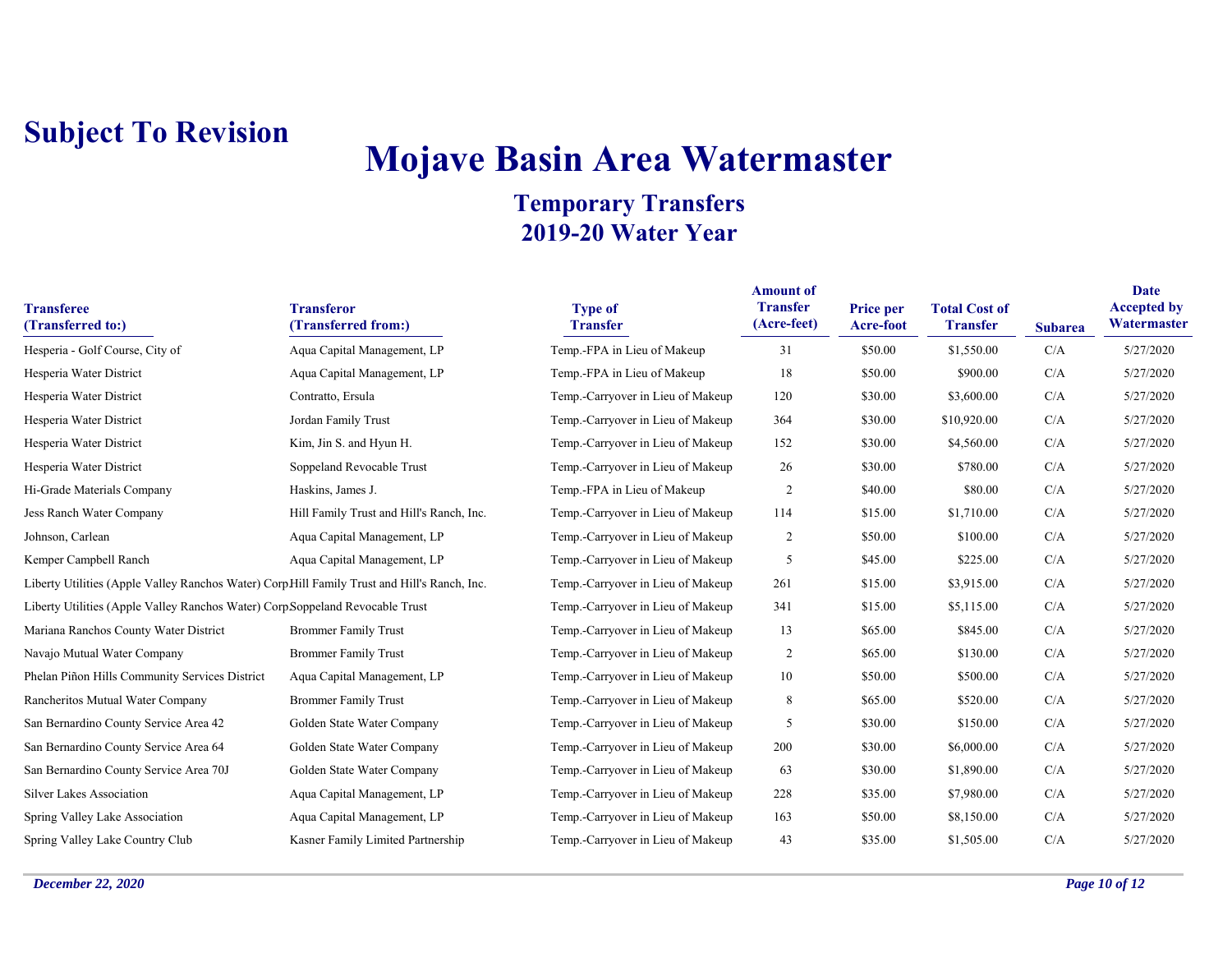## **Mojave Basin Area Watermaster**

| <b>Transferee</b><br>(Transferred to:)        | <b>Transferor</b><br>(Transferred from:) | <b>Type of</b><br><b>Transfer</b>      | <b>Amount of</b><br><b>Transfer</b><br>(Acre-feet) | Price per<br>Acre-foot | <b>Total Cost of</b><br><b>Transfer</b> | <b>Subarea</b> | Date<br><b>Accepted by</b><br>Watermaster |
|-----------------------------------------------|------------------------------------------|----------------------------------------|----------------------------------------------------|------------------------|-----------------------------------------|----------------|-------------------------------------------|
| Thompson Living Trust, James A. and Sula B.   | Aqua Capital Management, LP              | Temp.-Carryover in Lieu of Makeup      |                                                    | \$50.00                | \$50.00                                 | C/A            | 5/27/2020                                 |
| Thrasher, Gary                                | Aqua Capital Management, LP              | Temp.-Carryover in Lieu of Makeup      |                                                    | \$50.00                | \$50.00                                 | C/A            | 5/27/2020                                 |
| Thunderbird County Water District             | Aqua Capital Management, LP              | Temp.-Carryover in Lieu of Makeup      | 6                                                  | \$50.00                | \$300.00                                | C/A            | 5/27/2020                                 |
| Victor Valley Community College District      | Aqua Capital Management, LP              | Temp.-Carryover in Lieu of Makeup      | 11                                                 | \$50.00                | \$550.00                                | C/A            | 5/27/2020                                 |
| Victorville Water District, ID#1              | Aqua Capital Management, LP              | Temp.-Carryover in Lieu of Makeup      | 69                                                 | \$50.00                | \$3,450.00                              | C/A            | 5/27/2020                                 |
| Victorville Water District, ID#1              | Aqua Capital Management, LP              | Temp.-FPA in Lieu of Makeup            | 420                                                | \$50.00                | \$21,000.00                             | C/A            | 5/27/2020                                 |
| Victorville Water District, ID#1              | Victorville Water District, ID#1         | Temp.-FPA in Lieu of Makeup            | 597                                                | \$0.00                 | \$0.00                                  | C/A            | 5/27/2020                                 |
| Victorville Water District, ID#2              | Aqua Capital Management, LP              | Temp.-FPA in Lieu of Makeup            | 134                                                | \$50.00                | \$6,700.00                              | C/A            | 5/27/2020                                 |
| Ward, Ken and Barbara                         | Aqua Capital Management, LP              | Temp.-Carryover in Lieu of Makeup      | $\overline{2}$                                     | \$45.00                | \$90.00                                 | C/A            | 5/27/2020                                 |
|                                               |                                          | $C/A$ Subtotal $(53)$                  | 4,100                                              |                        | \$117,610.00                            |                |                                           |
| Barstow Community Developers, LLC             | Soppeland Revocable Trust                | Temp.-Carryover in Lieu of Replacement | 6                                                  | \$55.00                | \$330.00                                | Centro         | 5/27/2020                                 |
| Chong, Joan                                   | Fourfree USA, Inc.                       | Temp.-Carryover FPA                    | 34                                                 | \$0.00                 | \$0.00                                  | Centro         | 5/27/2020                                 |
| Chong, Joan                                   | Fourfree USA, Inc.                       | Temp.-FPA                              | 8                                                  | \$0.00                 | \$0.00                                  | Centro         | 5/27/2020                                 |
| Grill, Nicholas P. and Millie D.              | Van Dam Revocable Trust, E and S         | Temp.-Carryover in Lieu of Replacement | 124                                                | \$0.00                 | \$0.00                                  | Centro         | 5/27/2020                                 |
| Hi-Grade Materials Company                    | Kasner Family Limited Partnership        | Temp.-Carryover in Lieu of Replacement | $\overline{4}$                                     | \$35.00                | \$140.00                                | Centro         | 5/27/2020                                 |
| Synagro-WWT, Inc. (dba Nursury Products, LLC) | Soppeland Revocable Trust                | Temp.-Carryover in Lieu of Replacement | 10                                                 | \$55.00                | \$550.00                                | Centro         | 5/27/2020                                 |
| Huerta, Hector                                | Golden State Water Company               | Temp.-Carryover FPA                    | 800                                                | \$5.00                 | \$4,000.00                              | Centro         | 9/23/2020                                 |
| Vernola Trust, Pat and Mary Ann               | Golden State Water Company               | Temp.-Carryover FPA                    | 1,600                                              | \$5.00                 | \$8,000.00                              | Centro         | 9/23/2020                                 |
|                                               |                                          | Centro Subtotal (8)                    | 2,586                                              |                        | \$13,020.00                             |                |                                           |